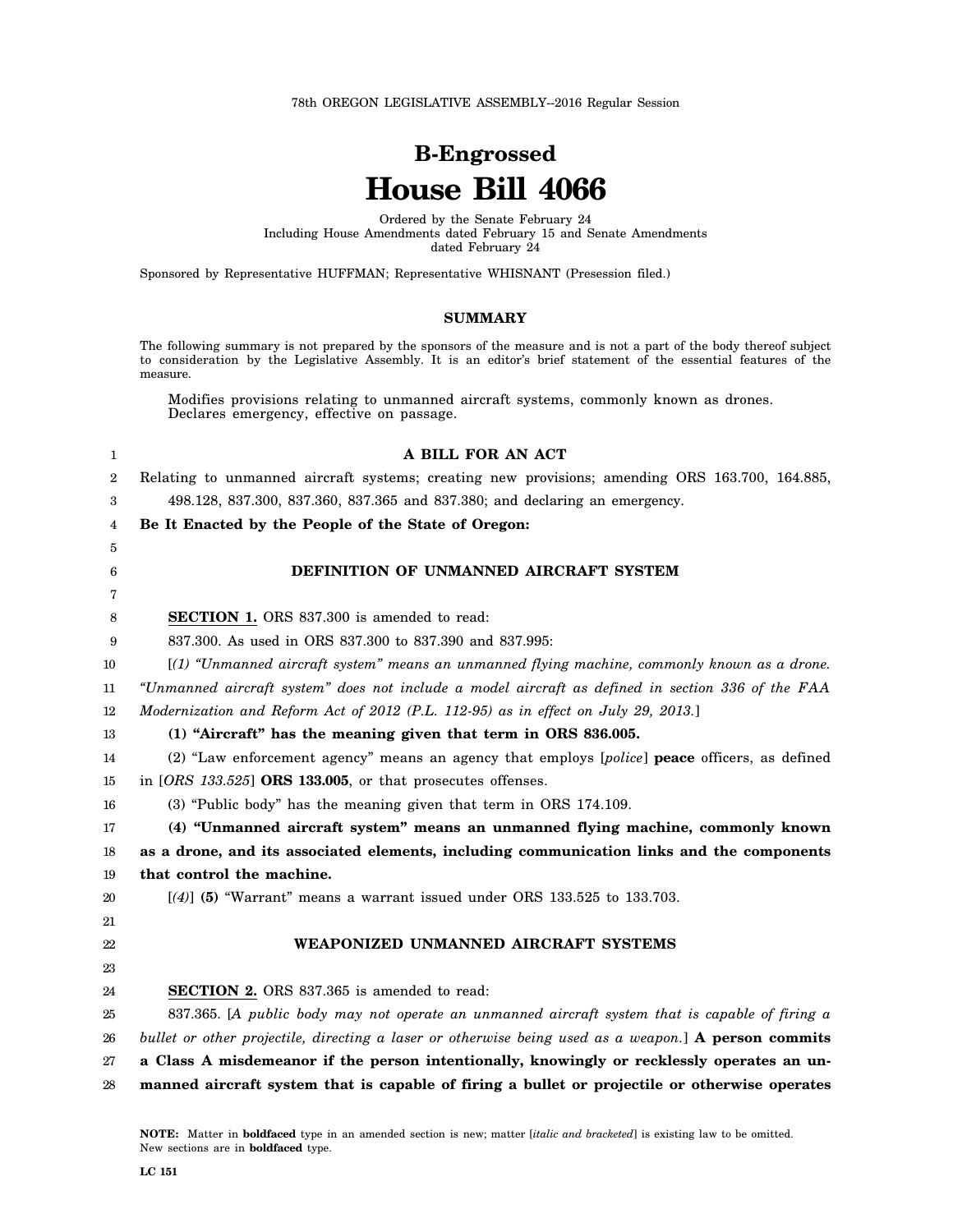| 1  | an unmanned aircraft system in a manner that causes the system to function as a dangerous             |
|----|-------------------------------------------------------------------------------------------------------|
| 2  | weapon as defined in ORS 161.015.                                                                     |
| 3  |                                                                                                       |
| 4  | UNMANNED AIRCRAFT SYSTEMS AND AIRCRAFT                                                                |
| 5  |                                                                                                       |
| 6  | <b>SECTION 3.</b> ORS 164.885 is amended to read:                                                     |
| 7  | 164.885. (1) A person commits the crime of endangering aircraft in the first degree if the person     |
| 8  | knowingly:                                                                                            |
| 9  | (a) Throws an object at, or drops an object upon, an aircraft;                                        |
| 10 | (b) Discharges a bow and arrow, gun, airgun or firearm at or toward an aircraft;                      |
| 11 | (c) Tampers with an aircraft or a part, system, machine or substance used to operate an aircraft      |
| 12 | in such a manner as to impair the safety, efficiency or operation of an aircraft without the consent  |
| 13 | of the owner, operator or possessor of the aircraft; or                                               |
| 14 | (d) Places, sets, arms or causes to be discharged a spring gun, trap, explosive device or explosive   |
| 15 | material with the intent of damaging, destroying or discouraging the operation of an aircraft.        |
| 16 | $(2)(a)$ Except as provided in paragraph (b) of this subsection, a person commits the crime of en-    |
| 17 | dangering aircraft in the second degree if the person knowingly possesses a firearm or deadly         |
| 18 | weapon in a restricted access area of a commercial service airport that has at least 2 million pas-   |
| 19 | senger boardings per calendar year.                                                                   |
| 20 | (b) Paragraph (a) of this subsection does not apply to a person authorized under federal law or       |
| 21 | an airport security program to possess a firearm or deadly weapon in a restricted access area.        |
| 22 | $(3)(a)$ Endangering aircraft in the first degree is a Class C felony.                                |
| 23 | (b) Endangering aircraft in the second degree is a Class A misdemeanor.                               |
| 24 | $(4)$ As used in this section[,]:                                                                     |
| 25 | (a) "Aircraft" does not include an unmanned aircraft system as defined in ORS 837.300.                |
| 26 | (b) "Restricted access area" means an area of a commercial service airport that is:                   |
| 27 | $[(a)]$ (A) Designated as restricted in the airport security program approved by the federal          |
| 28 | Transportation Security Administration; and                                                           |
| 29 | $[(b)]$ (B) Marked at points of entry with signs giving notice that access to the area is restricted. |
| 30 | SECTION 4. Section 5 of this 2016 Act is added to and made a part of ORS 837.300 to                   |
| 31 | 837.390.                                                                                              |
| 32 | SECTION 5. Reckless interference with aircraft; penalty. A person commits a Class A                   |
| 33 | violation if the person possesses or controls an unmanned aircraft system and recklessly              |
| 34 | causes the unmanned aircraft system to:                                                               |
| 35 | (1) Direct a laser at an aircraft while the aircraft is in the air;                                   |
| 36 | (2) Crash into an aircraft while the aircraft is in the air; or                                       |
| 37 | (3) Prevent the takeoff or landing of an aircraft.                                                    |
| 38 |                                                                                                       |
| 39 | USE OF UNMANNED AIRCRAFT SYSTEMS BY PUBLIC BODIES                                                     |
| 40 |                                                                                                       |
| 41 | SECTION 6. Section 7 of this 2016 Act is added to and made a part of ORS 837.300 to                   |
| 42 | 837.390.                                                                                              |
| 43 | SECTION 7. Policies and procedures for use of data. (1) A public body that operates an                |
| 44 | unmanned aircraft system shall establish policies and procedures for the use, storage, ac-            |
| 45 | cessing, sharing and retention of data, including but not limited to video and audio re-              |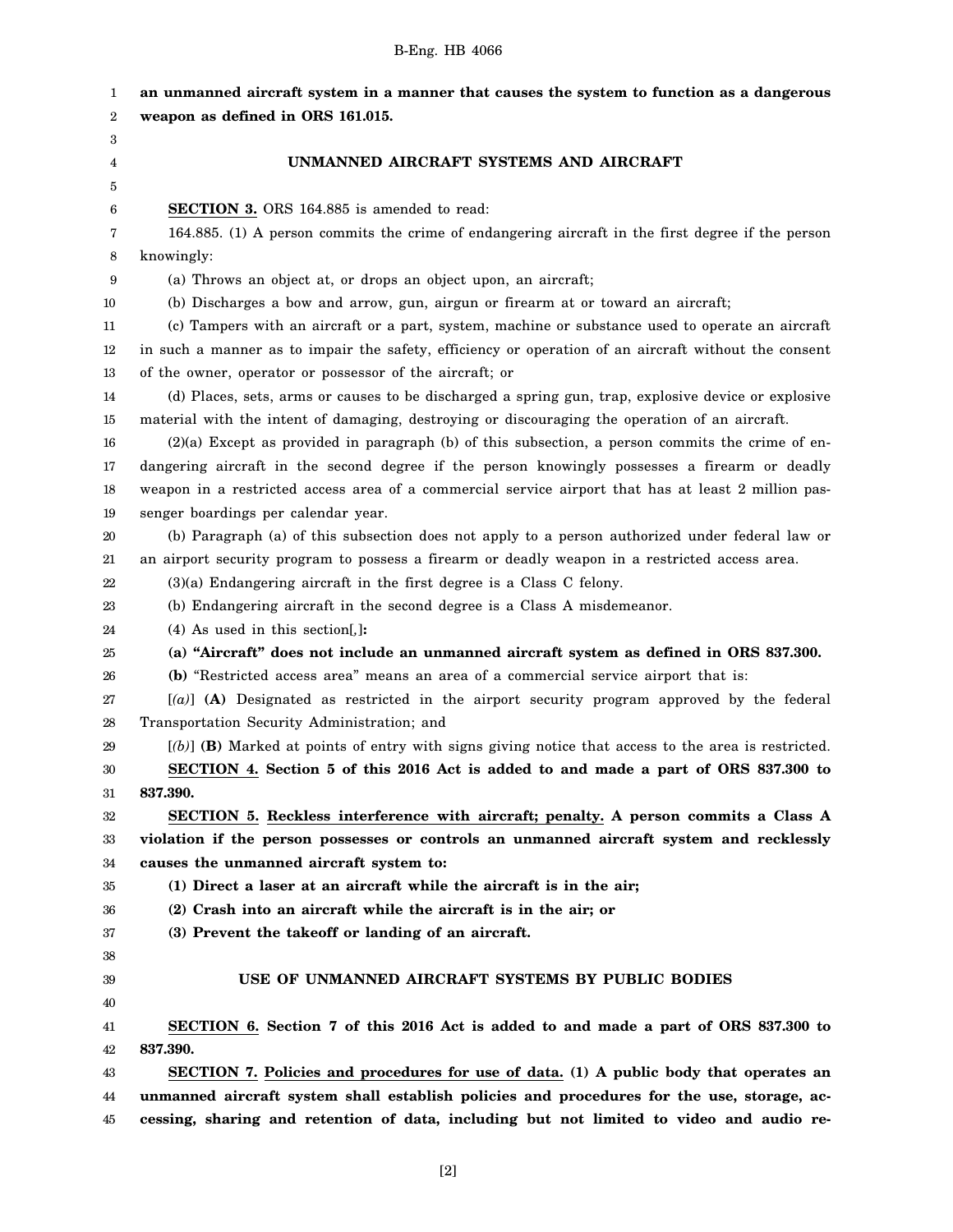| 1  | cordings, resulting from the operation of the unmanned aircraft system.                                 |
|----|---------------------------------------------------------------------------------------------------------|
| 2  | (2) The public body shall post the following information on the public body's website or                |
| 3  | otherwise make the following information available to the public:                                       |
| 4  | (a) The policies and procedures established under this section.                                         |
| 5  | (b) The text of ORS 192.501.                                                                            |
| 6  | (3) The policies and procedures established under this section must include:                            |
| 7  | (a) The length of time data will be retained by the public body.                                        |
| 8  | (b) Specifications for third party storage of data, including handling, security and access             |
| 9  | to the data by the third party.                                                                         |
| 10 | (c) A policy on disclosure of data through intergovernmental agreements.                                |
| 11 | <b>SECTION 8.</b> ORS 837.360 is amended to read:                                                       |
| 12 | 837.360. (1) A public body may not operate an unmanned aircraft system in the airspace over             |
| 13 | this state without registering the unmanned aircraft system with the Oregon Department of Avi-          |
| 14 | ation.                                                                                                  |
| 15 | (2) The Oregon Department of Aviation may impose a civil penalty of up to \$10,000 against a            |
| 16 | public body that violates subsection (1) of this section.                                               |
| 17 | (3) Evidence obtained by a public body through the use of an unmanned aircraft system in vio-           |
| 18 | lation of subsection (1) of this section is not admissible in any judicial or administrative proceeding |
| 19 | and may not be used to establish reasonable suspicion or probable cause to believe that an offense      |
| 20 | has been committed.                                                                                     |
| 21 | (4) The Oregon Department of Aviation shall establish a registry of unmanned aircraft systems           |
| 22 | operated by public bodies and may charge a fee sufficient to reimburse the department for the           |
| 23 | maintenance of the registry.                                                                            |
| 24 | (5) The Oregon Department of Aviation shall require the following information for registration          |
| 25 | of an unmanned aircraft system:                                                                         |
| 26 | (a) The name of the public body that owns or operates the unmanned aircraft system.                     |
| 27 | (b) The name and contact information of the individuals who operate the unmanned aircraft               |
| 28 | system.                                                                                                 |
| 29 | (c) Identifying information for the unmanned aircraft system as required by the department by           |
| 30 | rule.                                                                                                   |
| 31 | (6) A public body that registers one or more unmanned aircraft systems under this section shall         |
| 32 | provide an annual report to the Oregon Department of Aviation that [summarizes]:                        |
| 33 | (a) <b>Summarizes</b> the frequency of use of the unmanned aircraft systems by the public body          |
| 34 | during the preceding calendar year; [and]                                                               |
| 35 | (b) <b>Summarizes</b> the purposes for which the unmanned aircraft systems have been used by the        |
| 36 | public body during the preceding calendar year.]; and                                                   |
| 37 | (c) Indicates how the public can access the policies and procedures established under                   |
| 38 | section 7 of this 2016 Act.                                                                             |
| 39 | (7) The State Aviation Board may adopt all rules necessary for the registration of unmanned             |
| 40 | aircraft systems in Oregon that are consistent with federal laws and regulations.                       |
| 41 | SECTION 9. (1) Section 7 of this 2016 Act and the amendments to ORS 837.360 by section                  |
| 42 | 8 of this 2016 Act become operative on January 1, 2017.                                                 |
| 43 | (2) A public body may take any action before the operative date specified in subsection                 |
| 44 | (1) of this section that is necessary to enable the public body to exercise, on and after the           |
| 45 | operative date specified in subsection (1) of this section, all the duties, functions and powers        |
|    |                                                                                                         |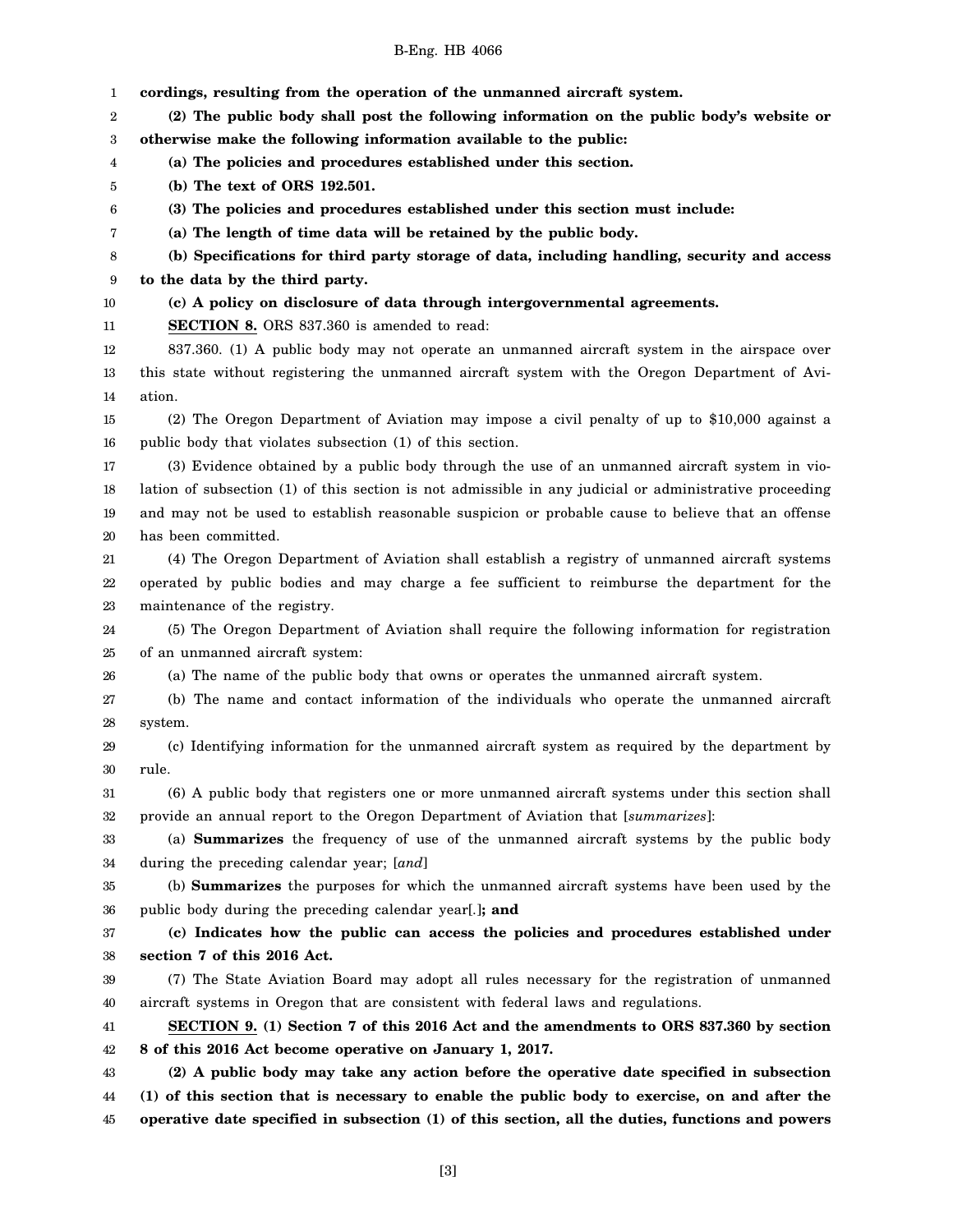| 1        | conferred on the public body by section 7 of this 2016 Act and the amendments to ORS 837.360                                             |
|----------|------------------------------------------------------------------------------------------------------------------------------------------|
| 2        | by section 8 of this 2016 Act.                                                                                                           |
| 3        |                                                                                                                                          |
| 4        | USE OF UNMANNED AIRCRAFT SYSTEM                                                                                                          |
| 5        | FOR COMMERCIAL PURPOSES                                                                                                                  |
| 6        |                                                                                                                                          |
| 7        | <b>SECTION 10.</b> ORS 837.380 is amended to read:                                                                                       |
| 8        | 837.380. (1) Except as provided in [subsection (2)] subsections (2) and (3) of this section, a                                           |
| 9        | person who owns or lawfully occupies real property in this state may bring an action against any                                         |
| 10       | person or public body that operates an unmanned aircraft system that is flown over the property if:                                      |
| 11       | (a) The operator of the unmanned aircraft system has flown the unmanned aircraft system over                                             |
| 12       | the property on at least one previous occasion; and                                                                                      |
| 13       | (b) The person notified the owner or operator of the unmanned aircraft system that the person                                            |
| 14       | did not want the unmanned aircraft system flown over the property.                                                                       |
| 15       | (2) A person may not bring an action under this section if:                                                                              |
| 16       | (a) The unmanned aircraft system is lawfully in the flight path for landing at an airport, airfield                                      |
| 17       | or runway; and                                                                                                                           |
| 18       | (b) The unmanned aircraft system is in the process of taking off or landing.                                                             |
| 19       | (3) A person may not bring an action under this section if the unmanned aircraft system                                                  |
| 20       | is operated for commercial purposes in compliance with authorization granted by the Federal                                              |
| $21\,$   | Aviation Administration. This subsection does not preclude a person from bringing another                                                |
| 22       | civil action, including but not limited to an action for invasion of privacy or an action for                                            |
| 23       | invasion of personal privacy under ORS 30.865.                                                                                           |
| 24       | [(3)] (4) A prevailing plaintiff may recover treble damages for any injury to the person or the                                          |
| 25       | property by reason of a trespass by an unmanned aircraft system as described in this section, and                                        |
| 26       | may be awarded injunctive relief in the action.                                                                                          |
| 27       | $[(4)]$ (5) A prevailing plaintiff may recover attorney fees under ORS 20.080 if the amount pleaded                                      |
| 28       | in an action under this section is \$10,000 or less.                                                                                     |
| 29       | $[56]$ (6) The Attorney General, on behalf of the State of Oregon, may bring an action or claim                                          |
| $30\,$   | for relief alleging nuisance or trespass arising from the operation of an unmanned aircraft system                                       |
| 31       | in the airspace over this state. A court shall award reasonable attorney fees to the Attorney Gen-                                       |
| 32       | eral if the Attorney General prevails in an action under this section.                                                                   |
| 33       | <b>SECTION 11.</b> ORS 163.700 is amended to read:                                                                                       |
| 34       | 163.700. (1) Except as provided in ORS 163.702, a person commits the crime of invasion of per-<br>sonal privacy in the second degree if: |
| 35       | $(a)(A)$ For the purpose of arousing or gratifying the sexual desire of the person, the person is                                        |
| 36<br>37 | in a location to observe another person in a state of nudity without the consent of the other person;                                    |
| 38       | and                                                                                                                                      |
| 39       | (B) The other person is in a place and circumstances where the person has a reasonable ex-                                               |
| 40       | pectation of personal privacy; or                                                                                                        |
| 41       | (b)(A) The person knowingly makes or records a photograph, motion picture, videotape or other                                            |
| 42       | visual recording of another person's intimate area without the consent of the other person; and                                          |
| 43       | (B) The person being recorded has a reasonable expectation of privacy concerning the intimate                                            |
| 44       | area.                                                                                                                                    |
|          |                                                                                                                                          |

45 (2) As used in this section and ORS 163.701: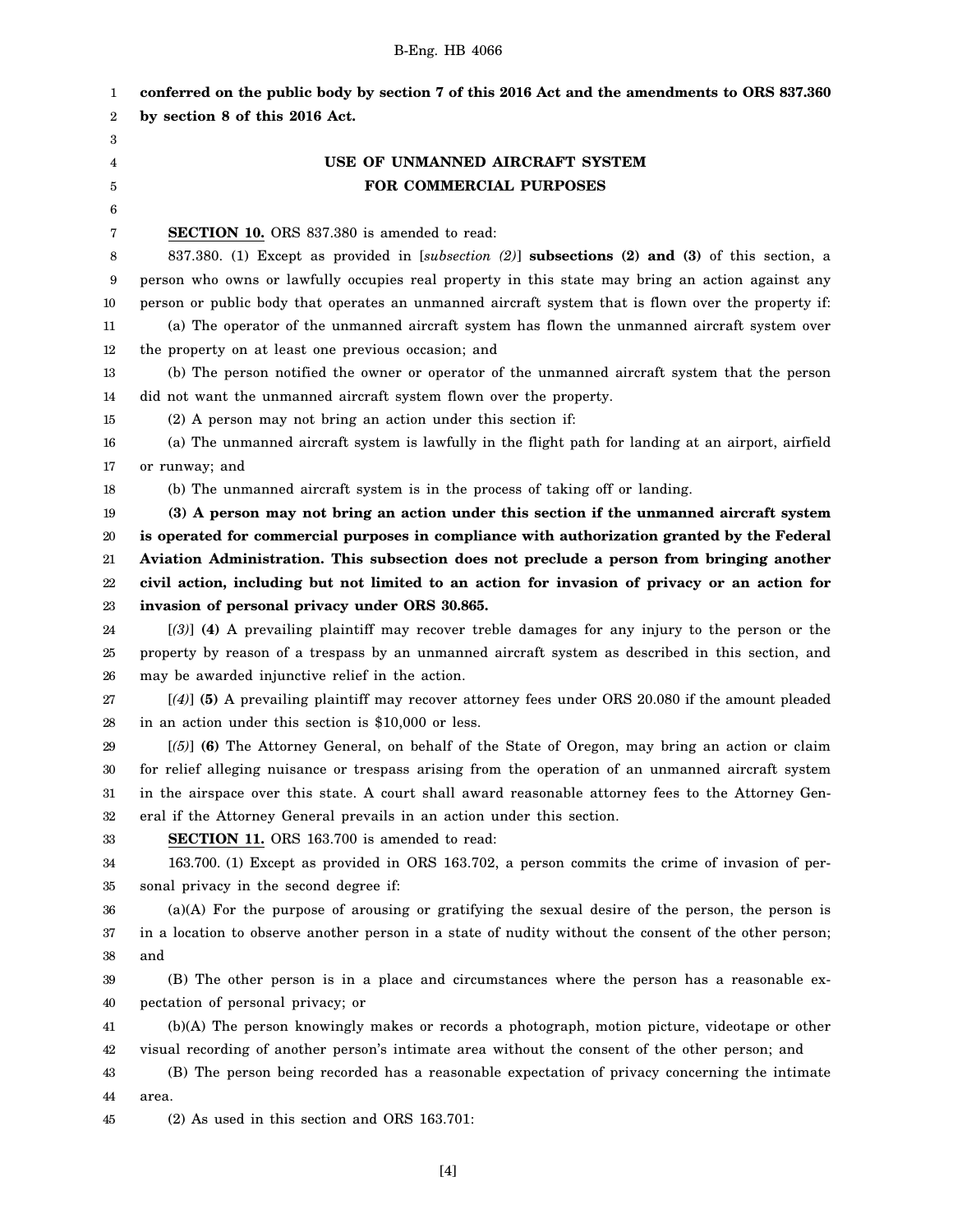| 1  | (a) "Intimate area" means nudity, or undergarments that are being worn by a person and are          |
|----|-----------------------------------------------------------------------------------------------------|
| 2  | covered by clothing.                                                                                |
| 3  | (b) "Makes or records a photograph, motion picture, videotape or other visual recording" in-        |
| 4  | cludes, but is not limited to[,]:                                                                   |
| 5  | (A) Making or recording or employing, authorizing, permitting, compelling or inducing another       |
| 6  | person to make or record a photograph, motion picture, videotape or other visual recording.         |
| 7  | (B) Making or recording a photograph, motion picture, videotape or other visual record-             |
| 8  | ing through the use of an unmanned aircraft system as defined in ORS 837.300, even if the           |
| 9  | unmanned aircraft system is operated for commercial purposes in compliance with authori-            |
| 10 | zation granted by the Federal Aviation Administration.                                              |
| 11 | (c) "Nudity" means any part of the uncovered or less than opaquely covered:                         |
| 12 | (A) Genitals;                                                                                       |
| 13 | (B) Pubic area; or                                                                                  |
| 14 | (C) Female breast below a point immediately above the top of the areola.                            |
| 15 | (d) "Places and circumstances where the person has a reasonable expectation of personal pri-        |
| 16 | vacy" includes, but is not limited to, a bathroom, dressing room, locker room that includes an en-  |
| 17 | closed area for dressing or showering, tanning booth and any area where a person undresses in an    |
| 18 | enclosed space that is not open to public view.                                                     |
| 19 | (e) "Public view" means that an area can be readily seen and that a person within the area can      |
| 20 | be distinguished by normal unaided vision when viewed from a public place as defined in ORS         |
| 21 | 161.015.                                                                                            |
| 22 | (f) "Reasonable expectation of privacy concerning the intimate area" means that the person in-      |
| 23 | tended to protect the intimate area from being seen and has not exposed the intimate area to public |
| 24 | view.                                                                                               |
| 25 | (3) Invasion of personal privacy in the second degree is a Class A misdemeanor.                     |
| 26 |                                                                                                     |
| 27 | CRITICAL INFRASTRUCTURE FACILITIES                                                                  |
| 28 |                                                                                                     |
| 29 | SECTION 12. Section 13 of this 2016 Act is added to and made a part of ORS 837.300 to               |
| 30 | 837.390.                                                                                            |
| 31 | SECTION 13. (1) As used in this section, "critical infrastructure facility" means any of            |
| 32 | the following facilities, if completely enclosed by a fence or other physical barrier that is       |
| 33 | obviously designed to exclude intruders, or if marked with a sign conspicuously posted on the       |
| 34 | property that indicates that entry is forbidden:                                                    |
| 35 | (a) A petroleum or alumina refinery;                                                                |
| 36 | (b) An electrical power generating facility, substation, switching station or electrical            |
| 37 | control center;                                                                                     |
| 38 | (c) A chemical, polymer or rubber manufacturing facility;                                           |
| 39 | (d) A water intake structure, water treatment facility, wastewater treatment plant or               |
| 40 | pump station;                                                                                       |
| 41 | (e) A natural gas compressor station;                                                               |
| 42 | (f) A liquid natural gas terminal or storage facility;                                              |
| 43 | (g) A telecommunications central switching office;                                                  |
| 44 | (h) A port, railroad switching yard, trucking terminal or other freight transportation              |
| 45 | facility;                                                                                           |

[5]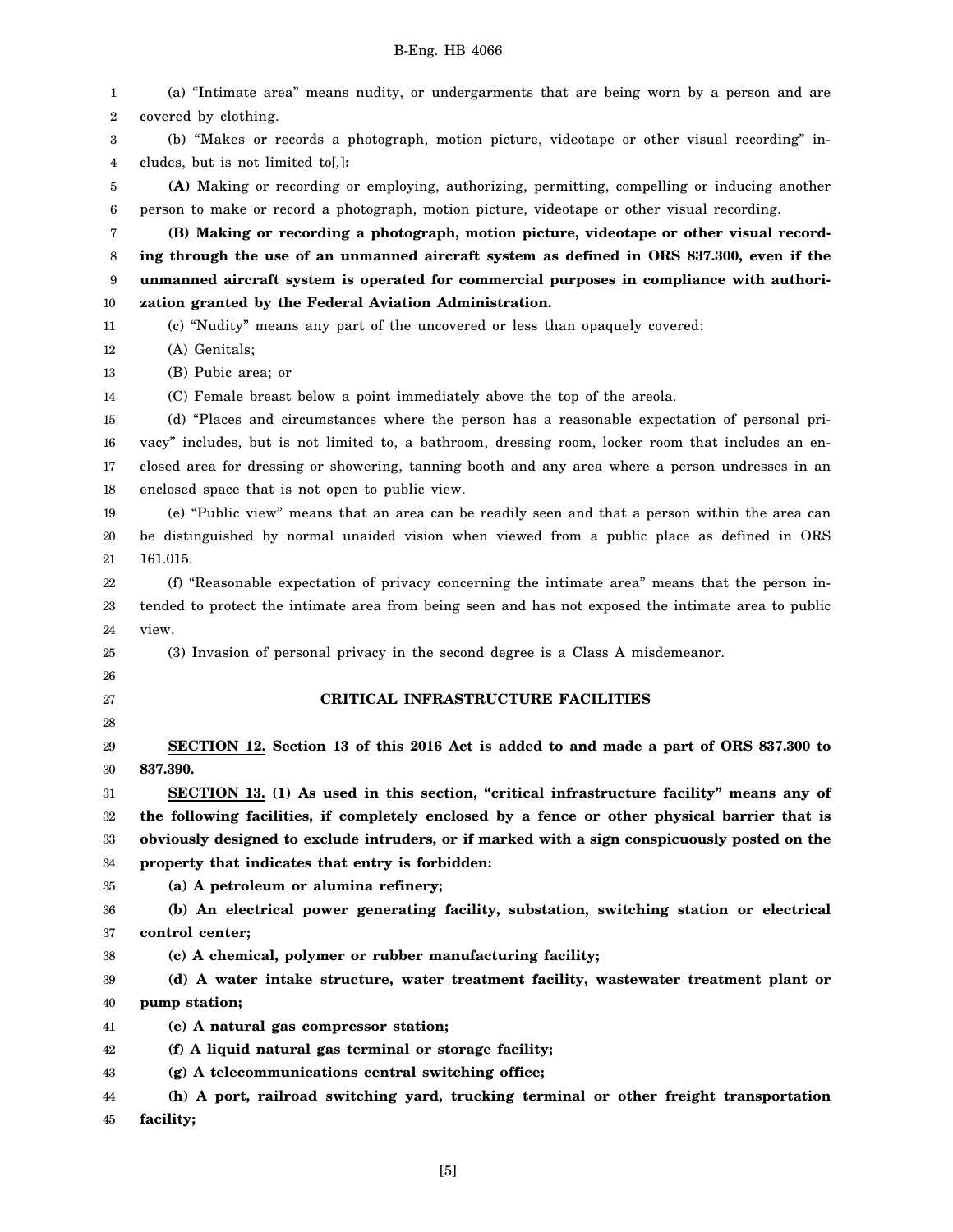| B-Eng. HB 4066 |  |  |
|----------------|--|--|
|----------------|--|--|

| 1        | (i) A gas processing plant, including a plant used in the processing, treatment or                  |
|----------|-----------------------------------------------------------------------------------------------------|
| 2        | fractionation of natural gas;                                                                       |
| 3        | (j) A transmission facility used by a federally licensed radio or television station;               |
| 4        | (k) A steelmaking facility that uses an electric arc furnace to make steel;                         |
| 5        | (L) A dam that is classified as a high hazard by the Water Resources Department;                    |
| 6        | (m) Any portion of an aboveground oil, gas or chemical pipeline that is enclosed by a               |
| 7        | fence or other physical barrier that is obviously designed to exclude intruders; or                 |
| 8        | (n) A correctional facility or law enforcement facility.                                            |
| 9        | (2) Except as provided in subsection (3) of this section, a person commits a Class A vio-           |
| 10       | lation if the person intentionally or knowingly:                                                    |
| 11       | (a) Operates an unmanned aircraft system over a critical infrastructure facility at an              |
| 12       | altitude not higher than 400 feet above ground level; or                                            |
| 13       | (b) Allows an unmanned aircraft system to make contact with a critical infrastructure               |
| 14       | facility, including any person or object on the premises of or within the facility.                 |
| 15       | (3) This section does not apply to:                                                                 |
| 16       | (a) The federal government.                                                                         |
| 17       | (b) A public body.                                                                                  |
| 18       | (c) A law enforcement agency.                                                                       |
| 19       | (d) A person under contract with or otherwise acting under the direction or on behalf               |
| 20       | of the federal government, a public body or a law enforcement agency.                               |
| 21       | (e) An owner or operator of the critical infrastructure facility.                                   |
| 22       | (f) A person who has the prior written consent of the owner or operator of the critical             |
| 23       | infrastructure facility.                                                                            |
| 24       | (g) The owner or occupant of the property on which the critical infrastructure facility             |
| 25       | is located.                                                                                         |
| 26       | (h) A person who has the prior written consent of the owner or occupant of the property             |
| 27       | on which the critical infrastructure facility is located.                                           |
| 28       | (i) A person operating an unmanned aircraft system for commercial purposes in compli-               |
| 29       | ance with authorization granted by the Federal Aviation Administration.                             |
| 30<br>31 | <b>CONFORMING AMENDMENTS</b>                                                                        |
| 32       |                                                                                                     |
| 33       | <b>SECTION 14.</b> ORS 498.128 is amended to read:                                                  |
| 34       | 498.128. (1) The State Fish and Wildlife Commission shall adopt rules prohibiting the use of        |
| 35       | drones for the following purposes related to the pursuit of wildlife:                               |
| 36       | (a) Angling;                                                                                        |
| 37       | (b) Hunting;                                                                                        |
| 38       | (c) Trapping;                                                                                       |
| 39       | (d) Aiding angling, hunting or trapping through the use of drones to harass, track, locate or       |
| 40       | scout wildlife; and                                                                                 |
| 41       | (e) Interfering in the acts of a person who is lawfully angling, hunting or trapping.               |
| 42       | (2) Rules adopted to carry out the prohibitions provided for in this section may include ex-        |
| 43       | emptions for:                                                                                       |
| 44       | (a) Subject to ORS 837.360 [and 837.365], the State Department of Fish and Wildlife and the         |
| 45       | department's agents and contractors for the use of drones in carrying out the duties of the depart- |